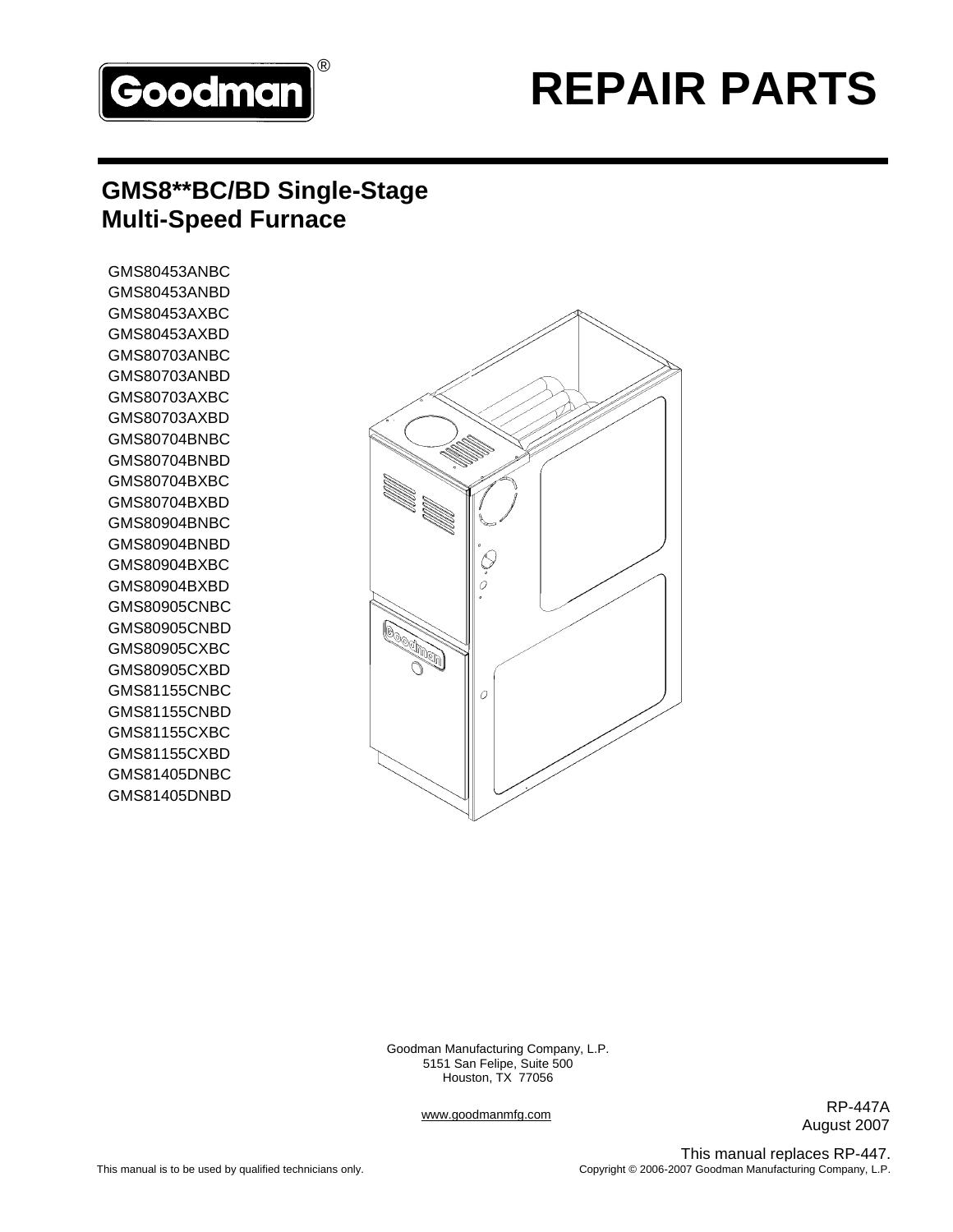#### **Index**

| <b>Functional Parts List</b> |  |
|------------------------------|--|
| Illustration and Parts       |  |

*Views shown are for parts illustrations only, not servicing procedures*

Rev. A: Added "BD"models.

#### **Text Codes:**

AR - As Required NA - Not Available NS - Not Shown 00000000 - See Note QTY - Quantity Example (QTY 3) (If Quantity not shown, Quantity = 1) M - Model Example (M1) (If M Code not shown, then part is used on all Models)

#### **Expanded Model Nomenclature:**

| Example      |  |  |
|--------------|--|--|
| M1 - Model#1 |  |  |
| M2 - Model#2 |  |  |
| M3 - Model#3 |  |  |
|              |  |  |

Goodman Manufacturing Company, L.P. is not responsible for personal injury or property damage resulting from improper service. Review all service information before beginning repairs.

Warranty service must be performed by an authorized technician, using authorized factory parts. If service is required after the warranty expires, Goodman Manufacturing Company, L.P. also recommends contacting an authorized technician and using authorized factory parts.

Goodman Manufacturing Company, L.P. reserves the right to discontinue, or change at any time, specifications or designs without notice or without incurring obligations.

For assistance within the U.S.A. contact: Consumer Affairs Department Goodman Manufacturing Company, L.P. 7401 Security Way Houston, Texas 77040 877-254-4729-Telephone 713-863-2382-Facsimile

International Division Goodman Manufacturing Company, L.P. 7401 Security Way Houston, Texas 77040 713-861-2500-Telephone 713-863-2382-Facsimile For assistance outside the U.S.A. contact: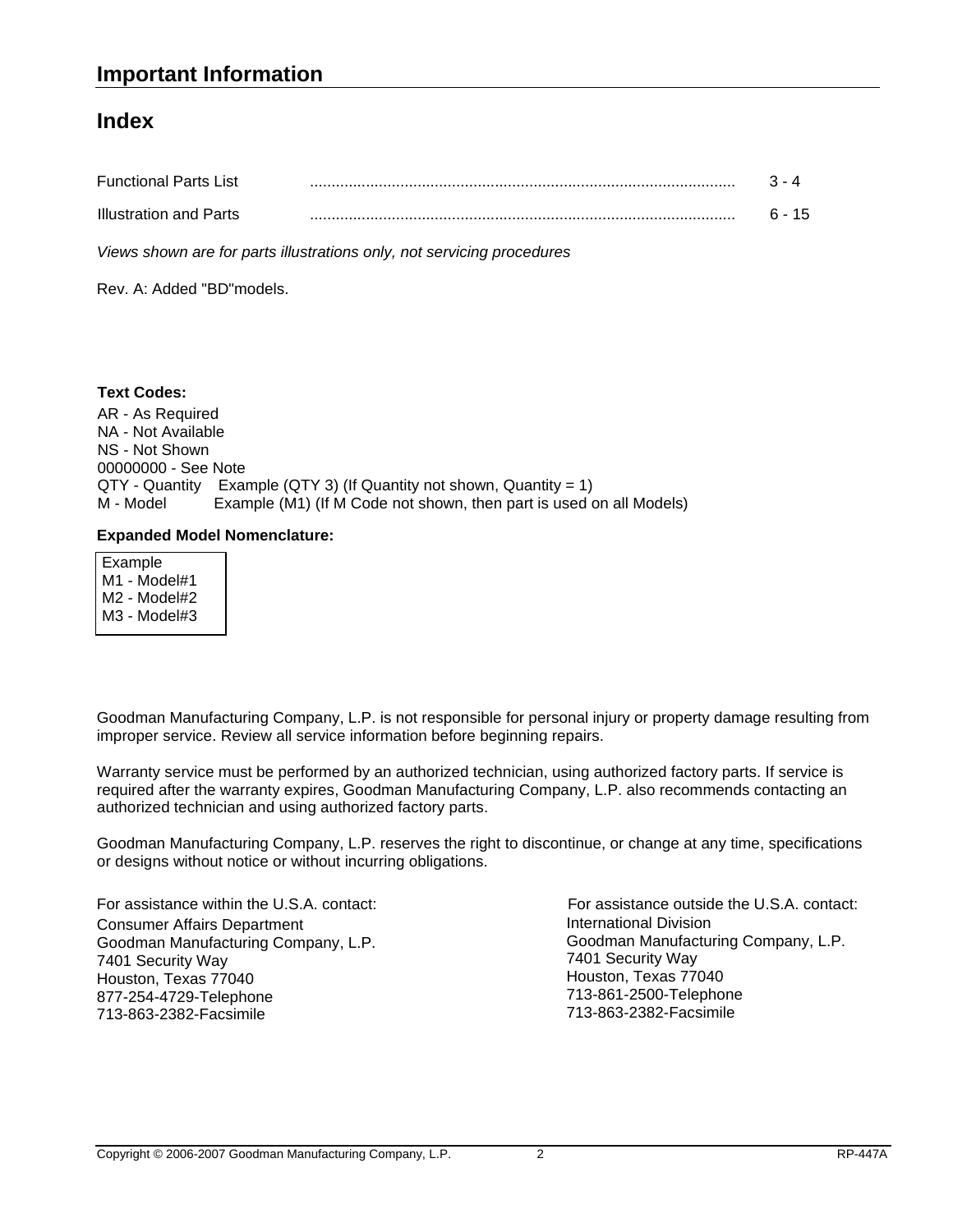#### **Functional Parts**

# **Part**

| No:        | <b>Description:</b>                                                                                                     |             |                                                                             |
|------------|-------------------------------------------------------------------------------------------------------------------------|-------------|-----------------------------------------------------------------------------|
|            |                                                                                                                         | 4021309S    | SUB-ASSY, HEAT EXCHANGER 4 CELL,                                            |
| B1370155   | AUXILIARY LIMIT SWITCH, 120°F                                                                                           |             | 17.5" (M13, M14, M15, M16)                                                  |
| 20046618S  | BLOWER MOTOR 3/4 HP (M25, M26)                                                                                          | 4021310S    | SUB-ASSY, HEAT EXCHANGER 4 CELL,<br>21.0" (M17, M18, M19, M20)              |
|            | CAP125000370RPS CAPACITOR 12.5/370V (M1, M2, M3, M4, M5,<br>M6, M7, M8)                                                 | 4021311S    | SUB-ASSY, HEAT EXCHANGER 5 CELL,<br>21.0" (M21, M22, M23, M24)              |
|            | CAP200000370RPS CAPACITOR 20/370V (M9, M10, M11, M12,<br>M13, M14, M15, M16, M17, M18, M19, M20,<br>M21, M22, M23, M24) | 4021312S    | SUB-ASSY, HEAT EXCHANGER 6 CELL,<br>24.0" (M25, M26)                        |
|            | CAP250000370RPS CAPACITOR 25/370V (M25, M26)                                                                            | B1141605    | TRANSFORMER 120V TO 24V, 40VA                                               |
| 0130F00010 | <b>FLAME SENSOR</b>                                                                                                     | 0131M00002S | VENT MOTOR (M2, M4, M6, M8, M10, M12,<br>M14, M16, M18, M20, M22, M24, M26) |
| B4026006   | GAS MANIFOLD 3 CELL (M5, M6, M7, M8, M9,<br>M <sub>10</sub> , M <sub>11</sub> , M <sub>12</sub> )                       | 0131F00006S | VENT MOTOR, SINGLE STAGE<br>ROUNDNOSE (M1, M3, M5, M7, M9, M11,             |
| B4026007   | GAS MANIFOLD 4 CELL (M13, M14, M15,<br>M16, M17, M18, M19, M20)                                                         | 0259F00006P | M13, M15, M17, M19, M21, M23, M25)<br>WIRE HARNESS ASSY, 12-PIN             |
| B4026008   | GAS MANIFOLD 5 CELL (M21, M22, M23, M24)                                                                                | B4068404    | WIRE HARNESS ASSY, IGNITOR 2-PIN                                            |
| B4026009   | GAS MANIFOLD 6 CELL (M25, M26)                                                                                          |             |                                                                             |
| B1282628   | GAS VALVE (36G)                                                                                                         |             |                                                                             |
| PCBBF112S  | IGNITION BOARD, HSI INTEGRATED                                                                                          |             |                                                                             |
| 20165703S  | <b>IGNITOR</b>                                                                                                          |             |                                                                             |
| B4022700   | INSHOT BURNER ASSY 3" (QTY 2)                                                                                           |             |                                                                             |
| B1370818   | <b>INTERLOCK SWITCH</b>                                                                                                 |             |                                                                             |
| B1340024S  | MOTOR 1/2 HP, 4 SP, 6 PL (M9, M10, M11,<br>M12, M13, M14, M15, M16, M17, M18, M19,<br>M20, M21, M22, M23, M24)          |             |                                                                             |
| B1340025S  | MOTOR 1/3 HP, 4 SP, 6 PL (M1, M2, M3, M4,<br>M5, M6, M7, M8)                                                            |             |                                                                             |
| 10716003   | ORIFICE (QTY AR)                                                                                                        |             |                                                                             |
| B1370142   | PRESSURE SWITCH 0.60" WC (M1, M2, M3,<br>M4, M5, M6, M7, M8, M17, M18, M19, M20,<br>M25, M26)                           |             |                                                                             |
| B1370179   | PRESSURE SWITCH 0.75" WC (M13, M14,<br>M15, M16)                                                                        |             |                                                                             |
| B1370158   | PRESSURE SWITCH -0.70" WC (M21, M22,<br>M23, M24)                                                                       |             |                                                                             |
| B1370176   | PRESSURE SWITCH 47 SP (M9, M10, M11,<br>M12)                                                                            |             |                                                                             |
| B1370198   | PRIMARY LIMIT SWITCH 150°F (M21, M22,<br>M23, M24, M25, M26)                                                            |             |                                                                             |
| B1370187   | PRIMARY LIMIT SWITCH 160°F (M5, M6, M7,<br>M8)                                                                          |             |                                                                             |
| B1370188   | PRIMARY LIMIT SWITCH 170°F (M9, M10,<br>M11, M12, M13, M15, M16)                                                        |             |                                                                             |
| B1370189   | PRIMARY LIMIT SWITCH 200°F (M17, M18,<br>M19, M20)                                                                      |             |                                                                             |
| B1370190   | PRIMARY LIMIT SWITCH 210°F (M1, M2, M3,<br>M4)                                                                          |             |                                                                             |
| B1370145   | ROLLOUT SWITCH, 300 W/O BRACKET<br>(QTY 2)                                                                              |             |                                                                             |
| 4021300S   | SUB-ASSY, HEAT EXCHANGER 2 CELL,<br>14.0" (M1, M2, M3, M4)                                                              |             |                                                                             |
| 4021307S   | SUB-ASSY, HEAT EXCHANGER 3 CELL,<br>14.0" (M5, M6, M7, M8)                                                              |             |                                                                             |
| 4021308S   | SUB-ASSY, HEAT EXCHANGER 3 CELL,<br>17.5" (M9, M10, M11, M12)                                                           |             |                                                                             |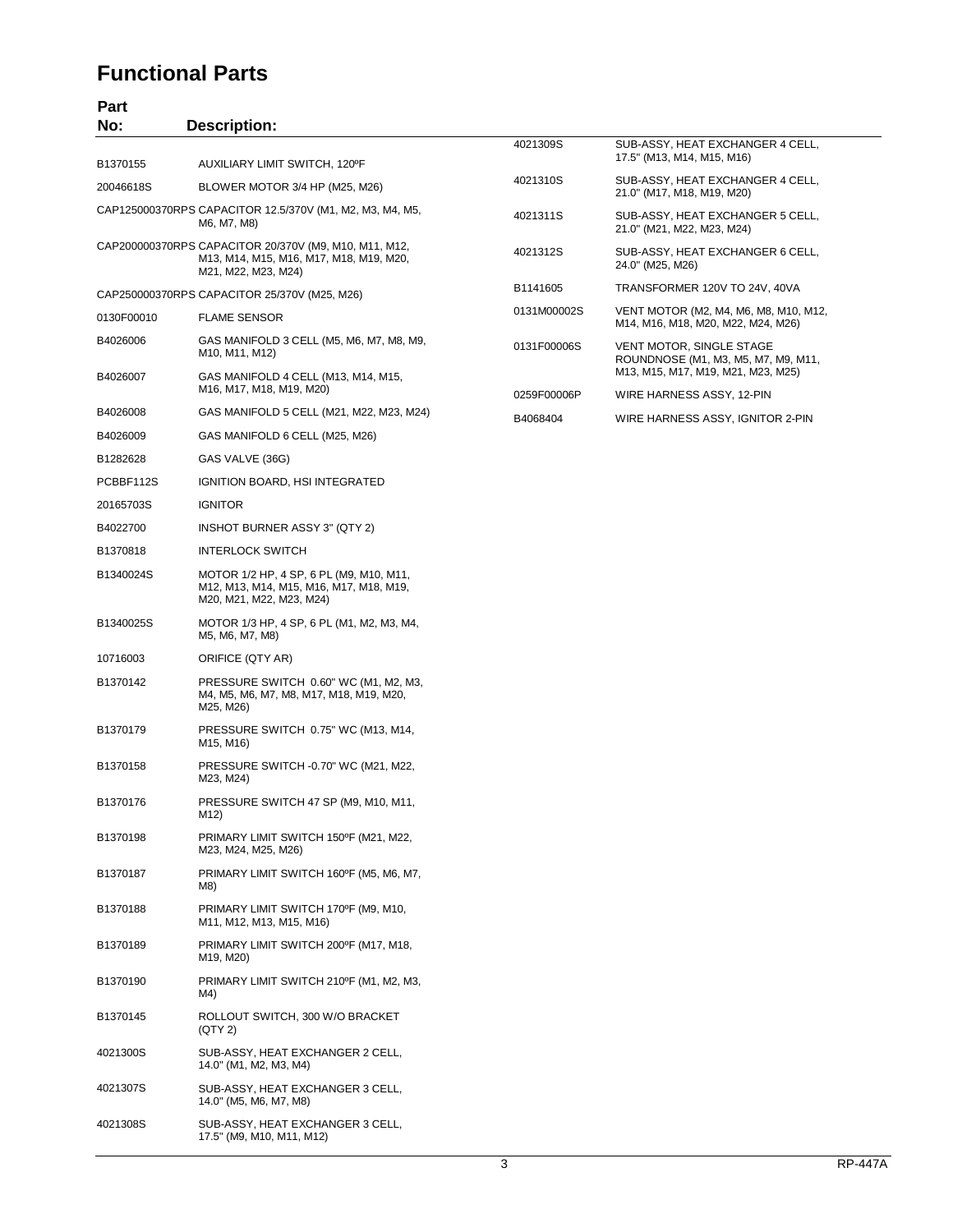#### **Functional Parts**

| Part                 |                                      |  |  |  |  |  |
|----------------------|--------------------------------------|--|--|--|--|--|
| No:                  | <b>Description:</b>                  |  |  |  |  |  |
| <b>SPECIAL PARTS</b> |                                      |  |  |  |  |  |
| IO-294A              | <b>INSTALLATION INSTRUCTIONS</b>     |  |  |  |  |  |
| IO-669               | INSTALLATION INSTRUCTIONS-HUMIDIFIER |  |  |  |  |  |
| 0161F00000P          | NAMEPLATE                            |  |  |  |  |  |
| <b>RP-447A</b>       | REPAIR PARTS MANUAL                  |  |  |  |  |  |
| <b>HI-115A</b>       | <b>USERS MANUAL</b>                  |  |  |  |  |  |
|                      | Expanded Model Nomenclature          |  |  |  |  |  |
| M1 - GMS80453ANBC    |                                      |  |  |  |  |  |
| M2 - GMS80453ANBD    |                                      |  |  |  |  |  |
| M3 - GMS80453AXBC    |                                      |  |  |  |  |  |
| M4 - GMS80453AXBD    |                                      |  |  |  |  |  |
| M5 - GMS80703ANBC    |                                      |  |  |  |  |  |
| M6 - GMS80703ANBD    |                                      |  |  |  |  |  |
| M7 - GMS80703AXBC    |                                      |  |  |  |  |  |
| M8 - GMS80703AXBD    |                                      |  |  |  |  |  |
| M9 - GMS80704BNBC    |                                      |  |  |  |  |  |
| M10 - GMS80704BNBD   |                                      |  |  |  |  |  |
| M11 - GMS80704BXBC   |                                      |  |  |  |  |  |
| M12 - GMS80704BXBD   |                                      |  |  |  |  |  |
| M13 - GMS80904BNBC   |                                      |  |  |  |  |  |
| M14 - GMS80904BNBD   |                                      |  |  |  |  |  |
| M15 - GMS80904BXBC   |                                      |  |  |  |  |  |
| M16 - GMS80904BXBD   |                                      |  |  |  |  |  |
| M17 - GMS80905CNBC   |                                      |  |  |  |  |  |
| M18 - GMS80905CNBD   |                                      |  |  |  |  |  |
| M19 - GMS80905CXBC   |                                      |  |  |  |  |  |
| M20 - GMS80905CXBD   |                                      |  |  |  |  |  |
| M21 - GMS81155CNBC   |                                      |  |  |  |  |  |
| M22 - GMS81155CNBD   |                                      |  |  |  |  |  |
| M23 - GMS81155CXBC   |                                      |  |  |  |  |  |
| M24 - GMS81155CXBD   |                                      |  |  |  |  |  |
| M25 - GMS81405DNBC   |                                      |  |  |  |  |  |
| M26 - GMS81405DNBD   |                                      |  |  |  |  |  |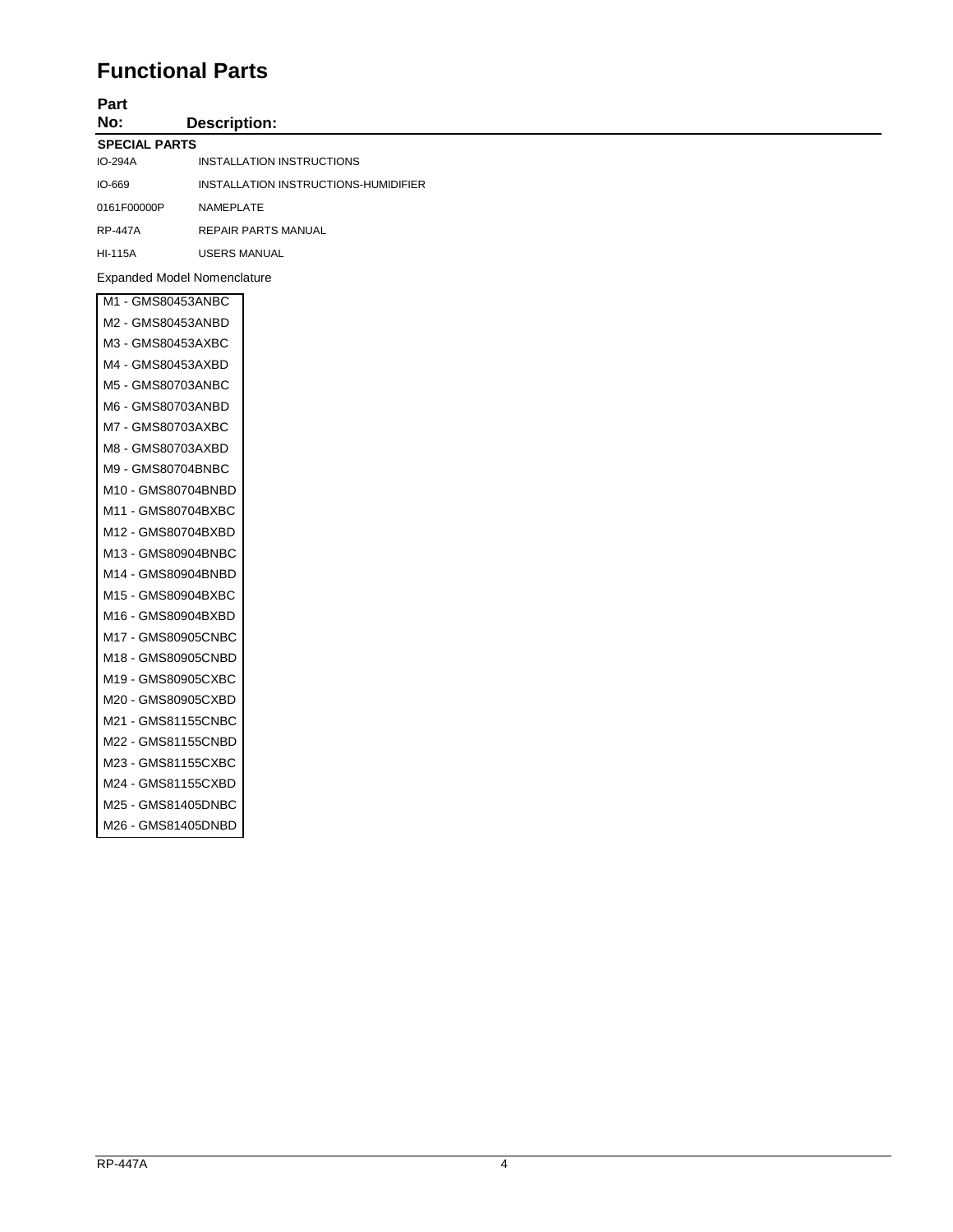**THIS PAGE INTENTIONALLY LEFT BLANK**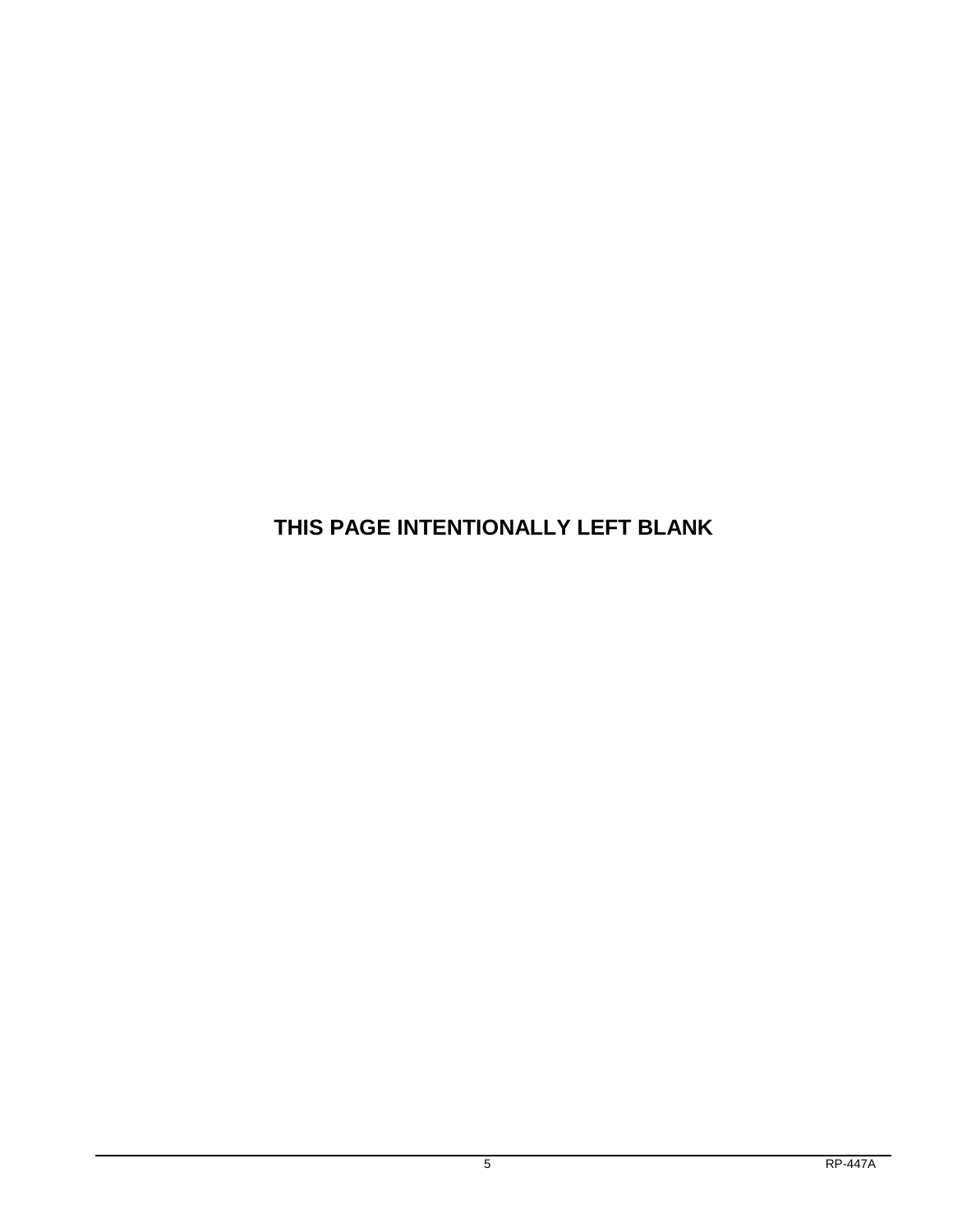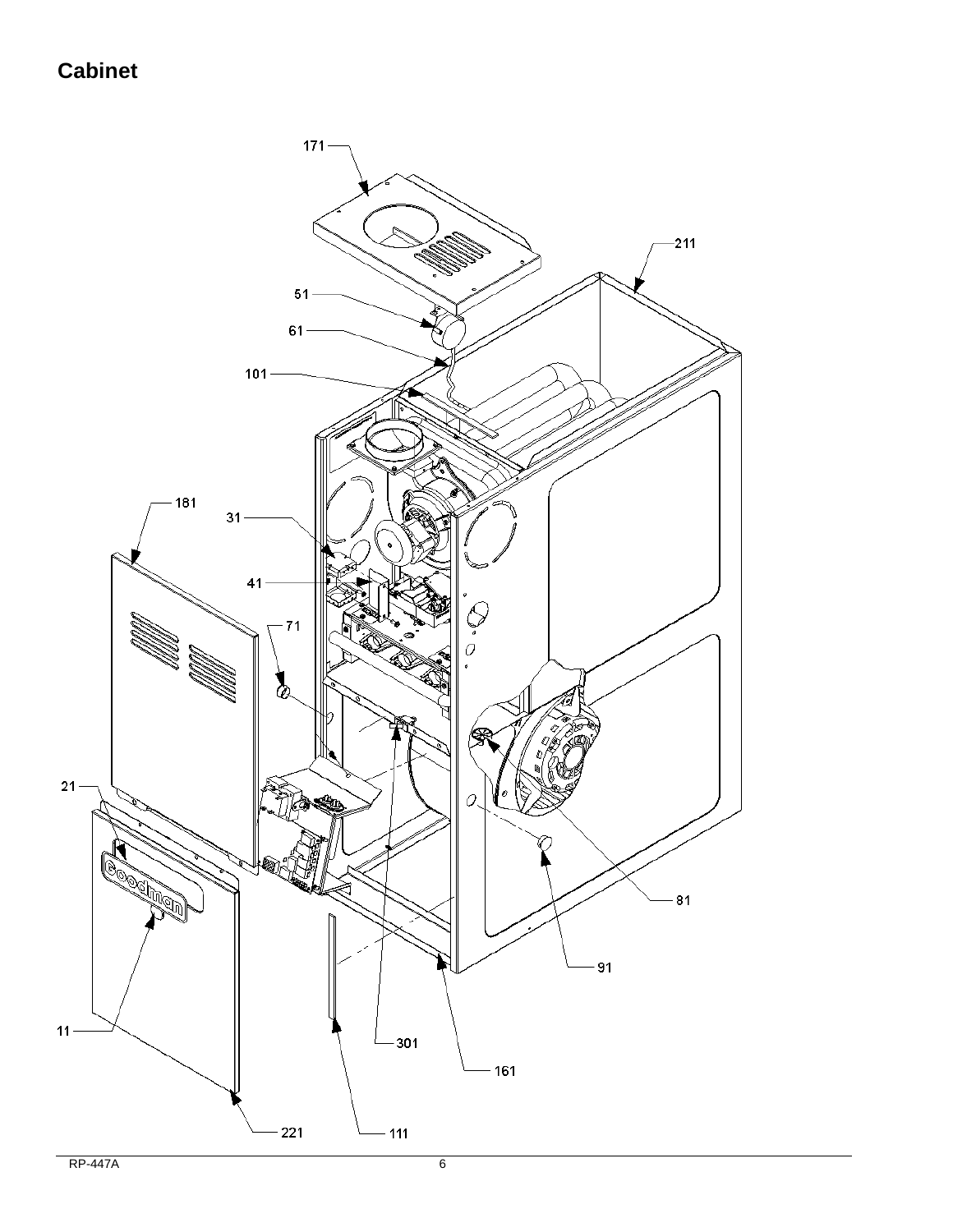#### **Cabinet**

|          | <b>Ref Part</b><br>No: | Description:                                                                               |     | <b>Ref. Part</b><br>No: No: |                                          | <b>Description:</b>                       |
|----------|------------------------|--------------------------------------------------------------------------------------------|-----|-----------------------------|------------------------------------------|-------------------------------------------|
| Image 1: |                        |                                                                                            | 221 |                             | 0221F00013PDG                            | BLOWER DOOR 21" (M17, M18, M19, M20, M21, |
| 11       | B1392139               | <b>VIEW PORT BUSHING</b>                                                                   |     |                             |                                          | M22, M23, M24)                            |
| 21       | 0161F00000P            | NAMEPLATE                                                                                  | 221 |                             | 0221F00014PDG                            | BLOWER DOOR 24.5" (M25, M26)              |
| 31       | 4014502                | J-BOX                                                                                      | 301 |                             | B1370818                                 | <b>INTERLOCK SWITCH</b>                   |
| 41       | 4015502                | J-BOX COVER                                                                                |     |                             |                                          | Expanded Model Nomenclature               |
| 51       | B1370142               | PRESSURE SWITCH 0.60" WC (M1, M2, M3, M4,<br>M5, M6, M7, M8, M17, M18, M19, M20, M25, M26) |     |                             | M1 - GMS80453ANBC<br>M2 - GMS80453ANBD   |                                           |
| 51       | B1370179               | PRESSURE SWITCH 0.75" WC (M13, M14, M15,<br>M16)                                           |     |                             | M3 - GMS80453AXBC                        |                                           |
| 51       | B1370158               | PRESSURE SWITCH -0.70" WC (M21, M22, M23,<br>M24)                                          |     |                             | M4 - GMS80453AXBD<br>M5 - GMS80703ANBC   |                                           |
| 51       | B1370176               | PRESSURE SWITCH 47 SP (M9, M10, M11, M12)                                                  |     |                             | M6 - GMS80703ANBD                        |                                           |
| 61       | A3468601               | PRESSURE SWITCH HOSE                                                                       |     |                             | M7 - GMS80703AXBC                        |                                           |
| 71       | B1392104               | UNIVERSAL BUSHING UB 875                                                                   |     |                             | M8 - GMS80703AXBD                        |                                           |
| 81       | B1392147               | UNIVERSAL BUSHING WITH SLICE                                                               |     |                             | M9 - GMS80704BNBC                        |                                           |
| 91       | B1392019               | PLASTIC PLUG, .875 DIA                                                                     |     |                             | M10 - GMS80704BNBD                       |                                           |
| 101      | B13926111              | SEAL STRIP 1/8 X 1/2 X 14 (M1, M2, M3, M4, M5,<br>M6, M7, M8)                              |     |                             | M11 - GMS80704BXBC<br>M12 - GMS80704BXBD |                                           |
| 111      | B13926112              | SEAL STRIP 1/8 X 1/2 X 17.5 (M9, M10, M11, M12,<br>M13, M14, M15, M16)                     |     |                             | M13 - GMS80904BNBC<br>M14 - GMS80904BNBD |                                           |
| 111      | B13926113              | SEAL STRIP 1/8 X 1/2 X 21 (M17, M18, M19, M20,<br>M21, M22, M23, M24)                      |     |                             | M15 - GMS80904BXBC                       |                                           |
| 111      | B13926114              | SEAL STRIP 1/8 X 1/2 X 24.5 (M25, M26)                                                     |     |                             | M16 - GMS80904BXBD                       |                                           |
| 161      | 1819000                | SOLID BOTTOM 14.0" CASE (M1, M2, M3, M4, M5,<br>M6, M7, M8)                                |     |                             | M17 - GMS80905CNBC<br>M18 - GMS80905CNBD |                                           |
| 161      | 1819001                | SOLID BOTTOM 17.5" CASE (M9, M10, M11, M12,<br>M13, M14, M15, M16)                         |     |                             | M19 - GMS80905CXBC<br>M20 - GMS80905CXBD |                                           |
| 161      | 1819002                | SOLID BOTTOM 21.0" CASE (M17, M18, M19, M20,<br>M21, M22, M23, M24)                        |     |                             | M21 - GMS81155CNBC                       |                                           |
| 161      | 1819003                | SOLID BOTTOM 24.5" CASE (M25, M26)                                                         |     |                             | M22 - GMS81155CNBD                       |                                           |
| 171      | 0221F00000PDG          | TOP 14" (M1, M2, M3, M4, M5, M6, M7, M8)                                                   |     |                             | M23 - GMS81155CXBC                       |                                           |
| 171      | 0221F00001PDG          | TOP 17.5" (M9, M10, M11, M12, M13, M14, M15,<br>M16)                                       |     |                             | M24 - GMS81155CXBD<br>M25 - GMS81405DNBC |                                           |
| 171      | 0221F00002PDG          | TOP 21" (M17, M18, M19, M20, M21, M22, M23,<br>M24)                                        |     |                             | M26 - GMS81405DNBD                       |                                           |
| 171      | 0221F00003PDG          | TOP 24.5" (M25, M26)                                                                       |     |                             |                                          |                                           |
| 181      | 0221F00004PDG          | ACCESS DOOR 14" (M1, M2, M3, M4, M5, M6, M7,<br>M8)                                        |     |                             |                                          |                                           |
| 181      | 0221F00005PDG          | ACCESS DOOR 17.5" (M9, M10, M11, M12, M13,<br>M14, M15, M16)                               |     |                             |                                          |                                           |
| 181      | 0221F00006PDG          | ACCESS DOOR 21" (M17, M18, M19, M20, M21,<br>M22, M23, M24)                                |     |                             |                                          |                                           |
| 181      | 0221F00007PDG          | ACCESS DOOR 24.5" (M25, M26)                                                               |     |                             |                                          |                                           |
| 211      | 0270F00610             | INSULATED ASSY, WRAPPER 14" (M1, M2, M3,<br>M4, M5, M6, M7, M8)                            |     |                             |                                          |                                           |
| 211      | 0270F00615             | INSULATED ASSY, WRAPPER 17.5" (M9, M10,<br>M11, M12, M13, M14, M15, M16)                   |     |                             |                                          |                                           |
| 211      | 0270F00620             | INSULATED ASSY, WRAPPER 21" (M17, M18,<br>M19, M20, M21, M22, M23, M24)                    |     |                             |                                          |                                           |
| 211      | 0270F00625             | INSULATED ASSY, WRAPPER 24.5" (M25, M26)                                                   |     |                             |                                          |                                           |
| 221      | 0221F00011PDG          | BLOWER DOOR 14" (M1, M2, M3, M4, M5, M6, M7,<br>M8)                                        |     |                             |                                          |                                           |
| 221      | 0221F00012PDG          | BLOWER DOOR 17.5" (M9, M10, M11, M12, M13,<br>M14, M15, M16)                               |     |                             |                                          |                                           |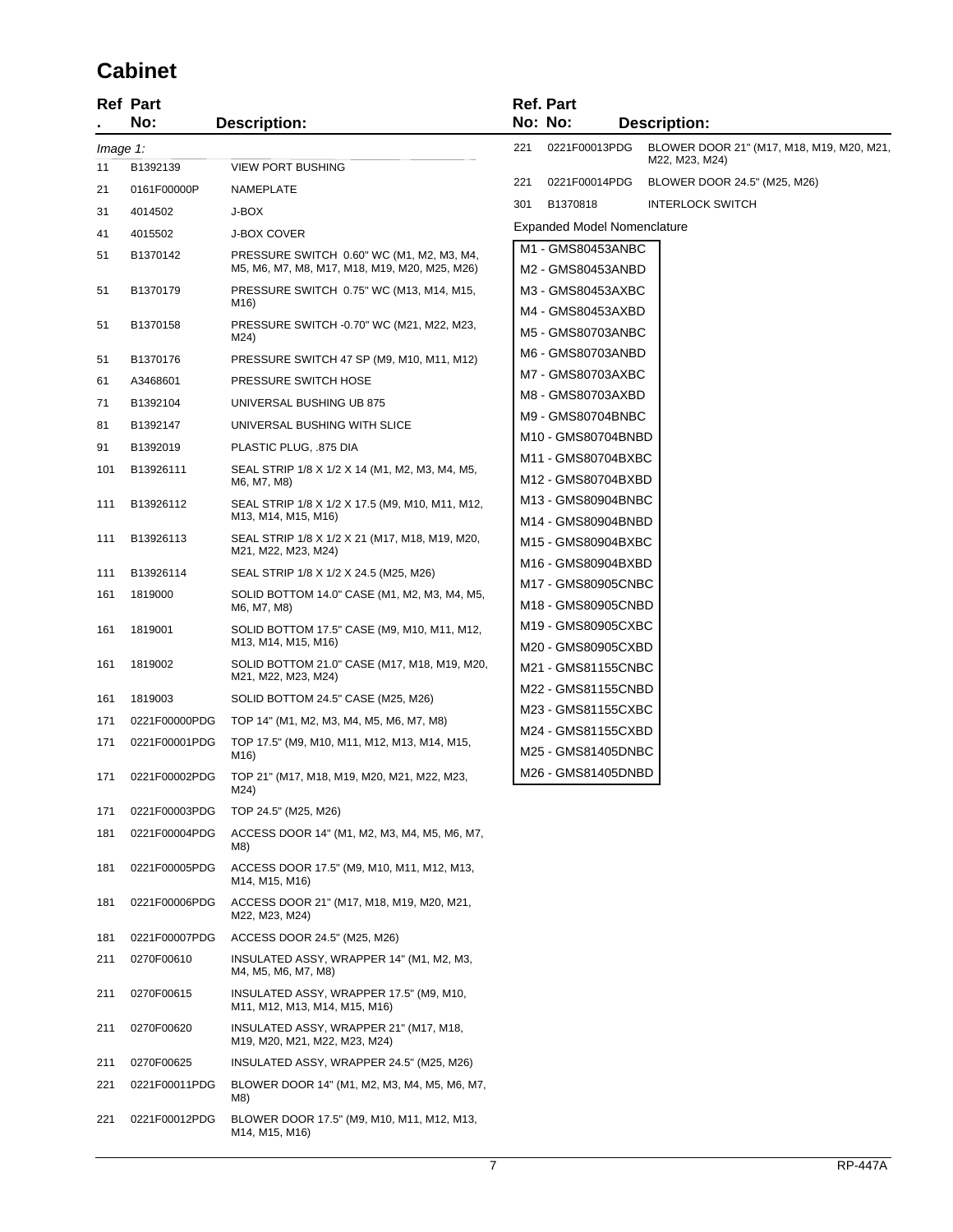# **Blower Assy/Control Panel**





Image 2

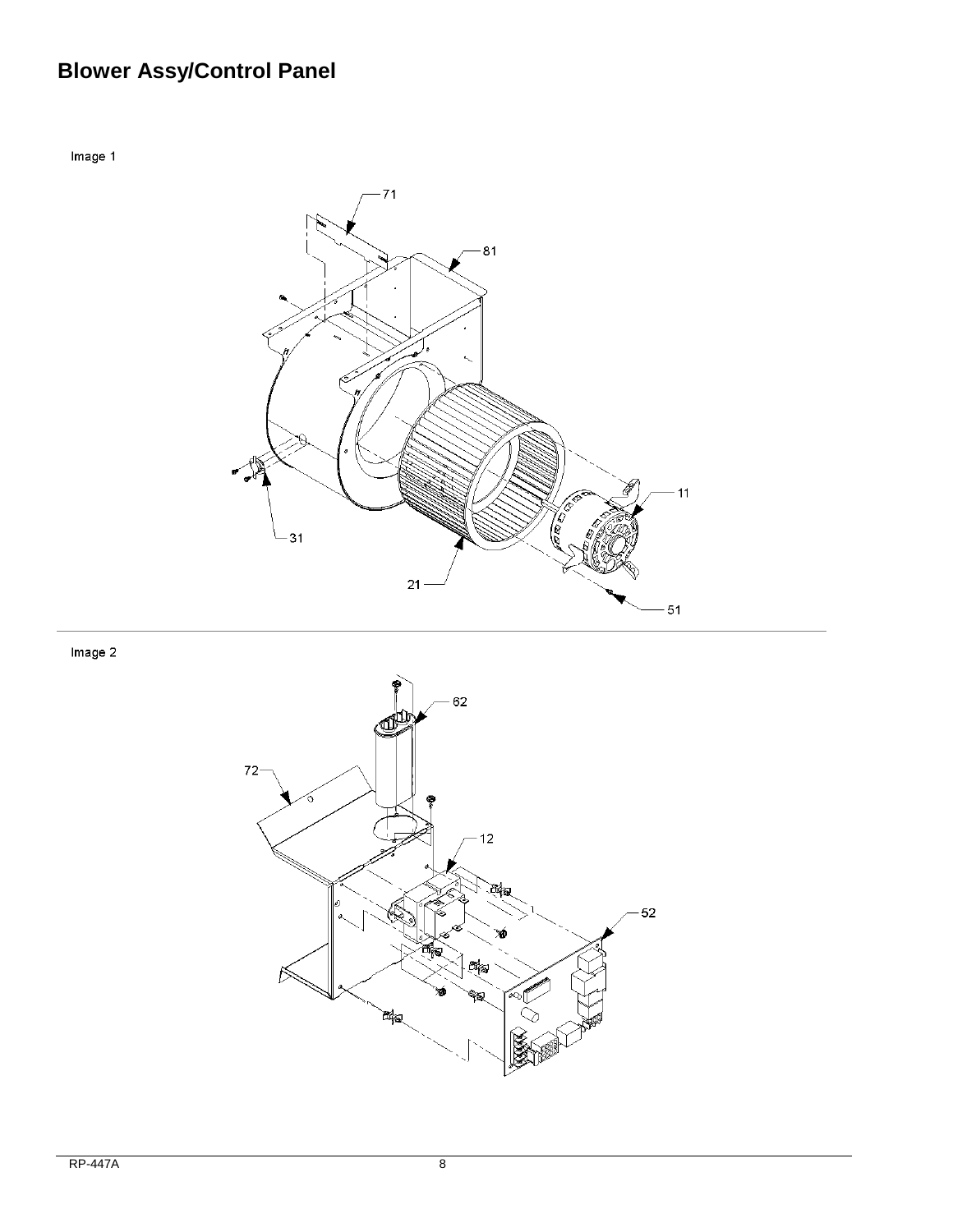#### **Blower Assy/Control Panel**

|                   | <b>Ref Part</b><br>No: | <b>Description:</b>                                                                          | Ref. Part<br>No: No:<br><b>Description:</b> |
|-------------------|------------------------|----------------------------------------------------------------------------------------------|---------------------------------------------|
|                   |                        |                                                                                              | <b>Expanded Model Nomenclature</b>          |
| $Image 1$ :<br>11 | 20046618S              | BLOWER MOTOR 3/4 HP (M25, M26)                                                               |                                             |
|                   |                        |                                                                                              | M1 - GMS80453ANBC                           |
| 11                | B1340024S              | MOTOR 1/2 HP, 4 SP, 6 PL (M9, M10, M11, M12,<br>M13, M14, M15, M16, M17, M18, M19, M20, M21, | M2 - GMS80453ANBD                           |
|                   |                        | M22, M23, M24)                                                                               | M3 - GMS80453AXBC                           |
| 11                | B1340025S              | MOTOR 1/3 HP, 4 SP, 6 PL (M1, M2, M3, M4, M5,<br>M6, M7, M8)                                 | M4 - GMS80453AXBD<br>M5 - GMS80703ANBC      |
| 21                | B1368047A              | BLOWER WHEEL 10 X 10 (M17, M18, M19, M20,                                                    | M6 - GMS80703ANBD                           |
|                   |                        | M21, M22, M23, M24, M25, M26)                                                                |                                             |
| 21                | B1368034S              | BLOWER WHEEL 10 X 6 (M1, M2, M3, M4, M5, M6,<br>M7, M8)                                      | M7 - GMS80703AXBC<br>M8 - GMS80703AXBD      |
| 21                | B1368016S              | BLOWER WHEEL 10 X 8 (M9, M10, M11, M12,                                                      | M9 - GMS80704BNBC                           |
|                   |                        | M13, M14, M15, M16)                                                                          | M10 - GMS80704BNBD                          |
| 31                | B1370155               | AUXILIARY LIMIT SWITCH, 120°F                                                                | M11 - GMS80704BXBC                          |
| 51                | B1393331               | MACHINE SCREW, 1/4-20 TYPE F SLOTTED (QTY                                                    | M12 - GMS80704BXBD                          |
|                   |                        | 3)                                                                                           | M13 - GMS80904BNBC                          |
| 71                | 764741F                | BLOWER BLOCK-OFF 10 X 10 (M17, M18, M19,<br>M20, M21, M22, M23, M24, M25, M26)               | M14 - GMS80904BNBD                          |
| 71                | 764739                 | BLOWER BLOCK-OFF 10 X 6 (M1, M2, M3, M4,                                                     | M15 - GMS80904BXBC                          |
|                   |                        | M5, M6, M7, M8)                                                                              | M16 - GMS80904BXBD                          |
| 71                | 764740F                | BLOWER BLOCK-OFF 10 X 8 (M9, M10, M11, M12,<br>M13, M14, M15, M16)                           | M17 - GMS80905CNBC                          |
| 81                | 2539307S               | BLOWER SHELL ASSY 10 X 10 (M17, M18, M19,                                                    | M18 - GMS80905CNBD                          |
|                   |                        | M20, M21, M22, M23, M24, M25, M26)                                                           | M19 - GMS80905CXBC                          |
| 81                | 2539305S               | BLOWER SHELL ASSY 10 X 6 (M1, M2, M3, M4,                                                    | M20 - GMS80905CXBD                          |
|                   |                        | M5, M6, M7, M8)                                                                              | M21 - GMS81155CNBC                          |
| 81                | 2539306S               | BLOWER SHELL ASSY 10 X 8 (M9, M10, M11,<br>M12, M13, M14, M15, M16)                          | M22 - GMS81155CNBD                          |
| ΝS                | 0259F00006P            | WIRE HARNESS ASSY, 12-PIN                                                                    | M23 - GMS81155CXBC                          |
| Image 2:          |                        |                                                                                              | M24 - GMS81155CXBD                          |
| 12 <sup>2</sup>   | B1141605               | TRANSFORMER 120V TO 24V, 40VA                                                                | M25 - GMS81405DNBC                          |
| 52                | PCBBF112S              | IGNITION BOARD, HSI INTEGRATED                                                               | M26 - GMS81405DNBD                          |
| 62                |                        | CAP125000370RPSCAPACITOR 12.5/370V (M1, M2, M3, M4, M5, M6,<br>M7, M8)                       |                                             |

CAPACITOR 20/370V (M9, M10, M11, M12, M13, M14, M15, M16, M17, M18, M19, M20, M21, M22,

M23, M24)

62 CAP250000370RPSCAPACITOR 25/370V (M25, M26) 72 1815817 CONTROL MOUNTING PANEL

62 CAP200000370RPS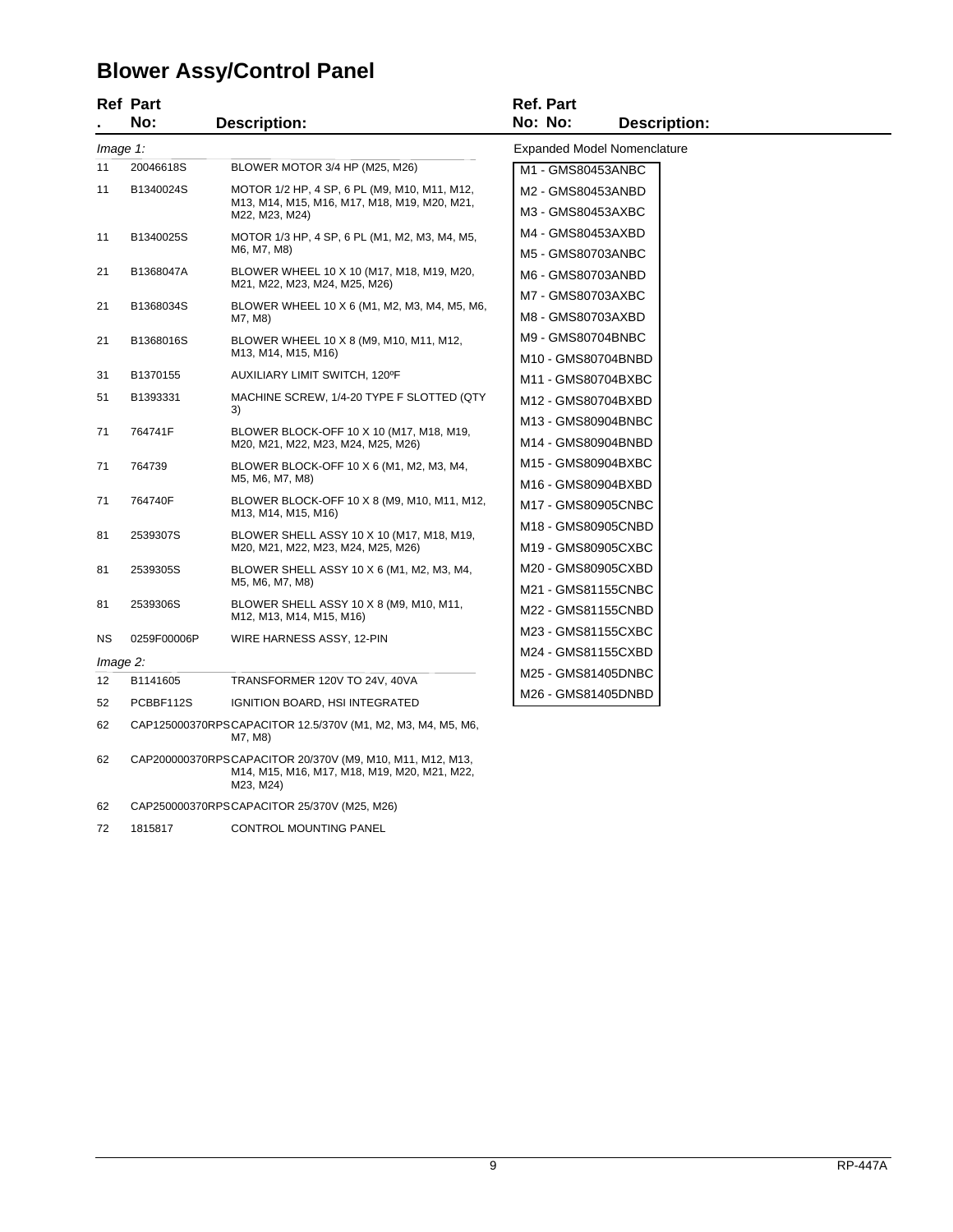## **Heat Exchanger Assy/Flue Collector Box "BC" models**



Image 1

Image 2

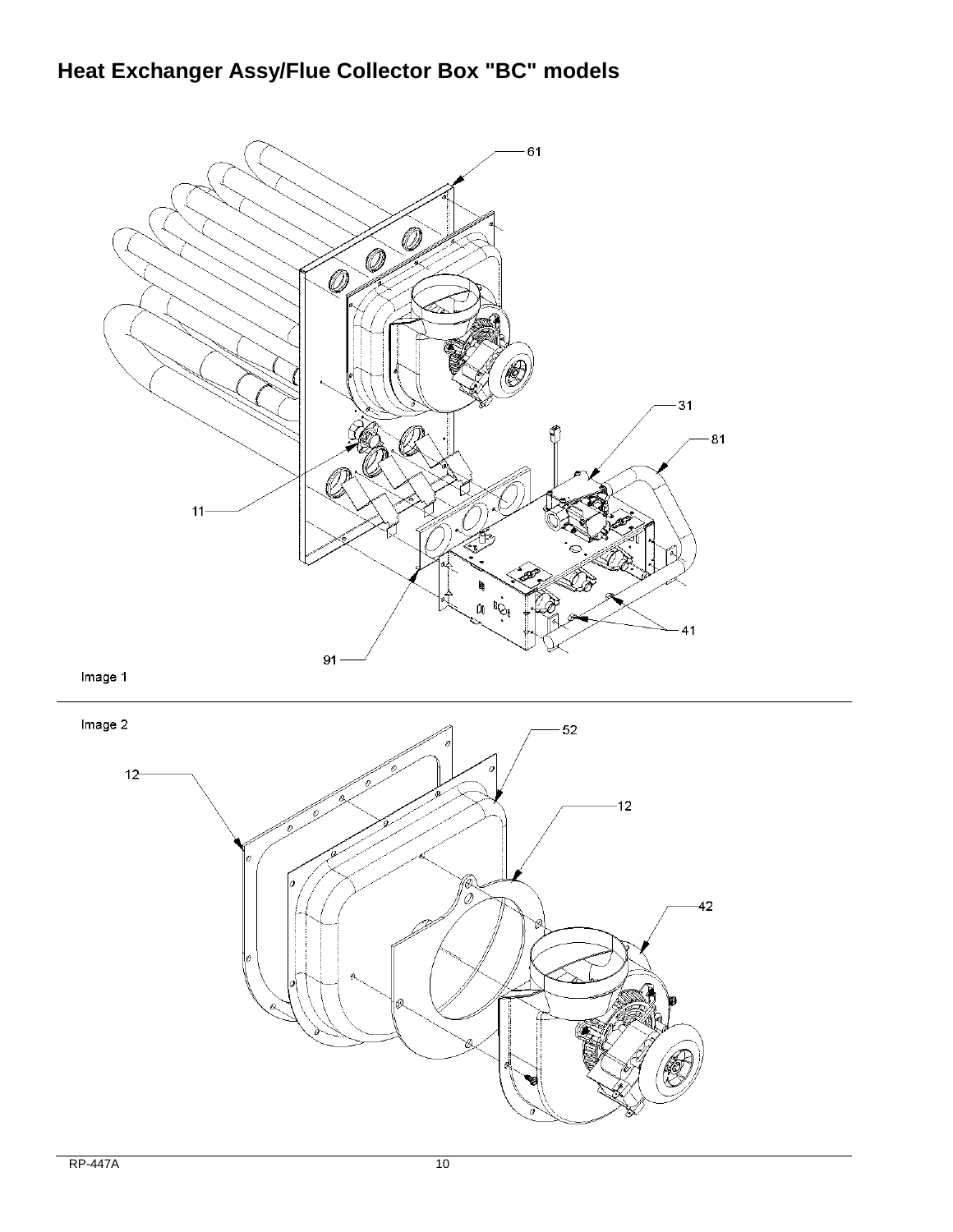# **Heat Exchanger Assy/Flue Collector Box "BC" models**

|          | <b>Ref Part</b> |                                                                                                       |    | <b>Ref. Part</b>                                        |                                             |
|----------|-----------------|-------------------------------------------------------------------------------------------------------|----|---------------------------------------------------------|---------------------------------------------|
|          | No:             | <b>Description:</b>                                                                                   |    | No: No:                                                 | <b>Description:</b>                         |
| Image 1: |                 |                                                                                                       | 52 | 4010017S                                                | FLUE COLLECTOR BOX 21.0", 2.250 MOD A (M21, |
| 11       | B1370198        | PRIMARY LIMIT SWITCH 150°F (M21, M23, M25)                                                            |    |                                                         | M23                                         |
| 11       | B1370187        | PRIMARY LIMIT SWITCH 160°F (M5, M7)                                                                   | 52 | 4010018S                                                | FLUE COLLECTOR BOX 24.5", 3.625 MOD A (M25) |
| 11       | B1370188        | PRIMARY LIMIT SWITCH 170°F (M9, M11, M13,<br>M15)                                                     |    | <b>Expanded Model Nomenclature</b><br>M1 - GMS80453ANBC |                                             |
| 11       | B1370189        | PRIMARY LIMIT SWITCH 200°F (M17, M19)                                                                 |    | M2 - GMS80453ANBD                                       |                                             |
| 11       | B1370190        | PRIMARY LIMIT SWITCH 210°F (M1, M3)                                                                   |    | M3 - GMS80453AXBC                                       |                                             |
| 31       | B1282628        | GAS VALVE (36G) (M1, M3, M5, M7, M9, M11,<br>M13, M15, M17, M19, M21, M23, M25)                       |    | M4 - GMS80453AXBD                                       |                                             |
| 41       | 10716003        | ORIFICE (M1, M3, M5, M7, M9, M11, M13, M15,<br>M17, M19, M21, M23, M25)                               |    | M5 - GMS80703ANBC<br>M6 - GMS80703ANBD                  |                                             |
| 61       | 4021300S        | SUB-ASSY, HEAT EXCHANGER 2 CELL, 14.0"<br>(M1, M3)                                                    |    | M7 - GMS80703AXBC                                       |                                             |
| 61       | 4021307S        | SUB-ASSY, HEAT EXCHANGER 3 CELL, 14.0"                                                                |    | M8 - GMS80703AXBD<br>M9 - GMS80704BNBC                  |                                             |
|          |                 | (M5, M7)                                                                                              |    | M10 - GMS80704BNBD                                      |                                             |
| 61       | 4021308S        | SUB-ASSY, HEAT EXCHANGER 3 CELL, 17.5"<br>(M9, M11)                                                   |    | M11 - GMS80704BXBC                                      |                                             |
| 61       | 4021309S        | SUB-ASSY, HEAT EXCHANGER 4 CELL, 17.5"                                                                |    | M12 - GMS80704BXBD                                      |                                             |
|          |                 | (M13, M15)                                                                                            |    | M13 - GMS80904BNBC                                      |                                             |
| 61       | 4021310S        | SUB-ASSY, HEAT EXCHANGER 4 CELL, 21.0"                                                                |    | M14 - GMS80904BNBD                                      |                                             |
|          |                 | (M17, M19)                                                                                            |    | M15 - GMS80904BXBC                                      |                                             |
| 61       | 4021311S        | SUB-ASSY, HEAT EXCHANGER 5 CELL, 21.0"<br>(M21, M23)                                                  |    | M16 - GMS80904BXBD                                      |                                             |
| 61       | 4021312S        | SUB-ASSY, HEAT EXCHANGER 6 CELL, 24.0"                                                                |    | M17 - GMS80905CNBC                                      |                                             |
|          |                 | (M25)                                                                                                 |    | M18 - GMS80905CNBD                                      |                                             |
| 81       | B4026005        | GAS MANIFOLD 2 CELL (M1, M3)                                                                          |    | M19 - GMS80905CXBC                                      |                                             |
| 81       | B4026006        | GAS MANIFOLD 3 CELL (M5, M7, M9, M11)                                                                 |    | M20 - GMS80905CXBD                                      |                                             |
| 81       | B4026007        | GAS MANIFOLD 4 CELL (M13, M15, M17, M19)                                                              |    | M21 - GMS81155CNBC                                      |                                             |
| 81       | B4026008        | GAS MANIFOLD 5 CELL (M21, M23)                                                                        |    | M22 - GMS81155CNBD                                      |                                             |
| 81       | B4026009        | GAS MANIFOLD 6 CELL (M25)                                                                             |    | M23 - GMS81155CXBC                                      |                                             |
| 91       | 4028000         | ORIFICE PLATE 2 CELL (M1, M3)                                                                         |    | M24 - GMS81155CXBD                                      |                                             |
| 91       | 4028001         | ORIFICE PLATE 3 CELL (M5, M7, M9, M11)                                                                |    | M25 - GMS81405DNBC                                      |                                             |
| 91       | 4028002         | ORIFICE PLATE 4 CELL (M13, M15, M17, M19)                                                             |    | M26 - GMS81405DNBD                                      |                                             |
| 91       | 4028003         | ORIFICE PLATE 5 CELL (M21, M23)                                                                       |    |                                                         |                                             |
| 91       | 4028004         | ORIFICE PLATE 6 CELL (M25)                                                                            |    |                                                         |                                             |
| Image 2: |                 |                                                                                                       |    |                                                         |                                             |
| 12       | B1392633        | VENT MOTOR GASKET 14" (M1, M3, M5, M7)                                                                |    |                                                         |                                             |
| 12       | B1392634        | VENT MOTOR GASKET 17.5" (M9, M11, M13, M15)                                                           |    |                                                         |                                             |
| 12       | B1392635        | VENT MOTOR GASKET 21" (M17, M19, M21, M23)                                                            |    |                                                         |                                             |
|          |                 |                                                                                                       |    |                                                         |                                             |
| 12       | B1392636        | VENT MOTOR GASKET 24.5" (M25)                                                                         |    |                                                         |                                             |
| 42       | 0131F00006S     | VENT MOTOR, SINGLE STAGE ROUNDNOSE<br>(M1, M3, M5, M7, M9, M11, M13, M15, M17, M19,<br>M21, M23, M25) |    |                                                         |                                             |
| 52       | 4010012S        | FLUE COLLECTOR BOX 14.0", 1.500 MOD A (M1,<br>M3)                                                     |    |                                                         |                                             |
| 52       | 4010013S        | FLUE COLLECTOR BOX 14.0", 2.000 MOD A (M5,<br>M7)                                                     |    |                                                         |                                             |
| 52       | 4010014S        | FLUE COLLECTOR BOX 17.5", 2.000 MOD A (M9,<br>M11)                                                    |    |                                                         |                                             |
| 52       | 4010015S        | FLUE COLLECTOR BOX 17.5", 2.000 MOD A (M13,<br>M15)                                                   |    |                                                         |                                             |
| 52       | 4010016S        | FLUE COLLECTOR BOX 21.0", 2.000 MOD A (M17,<br>M19)                                                   |    |                                                         |                                             |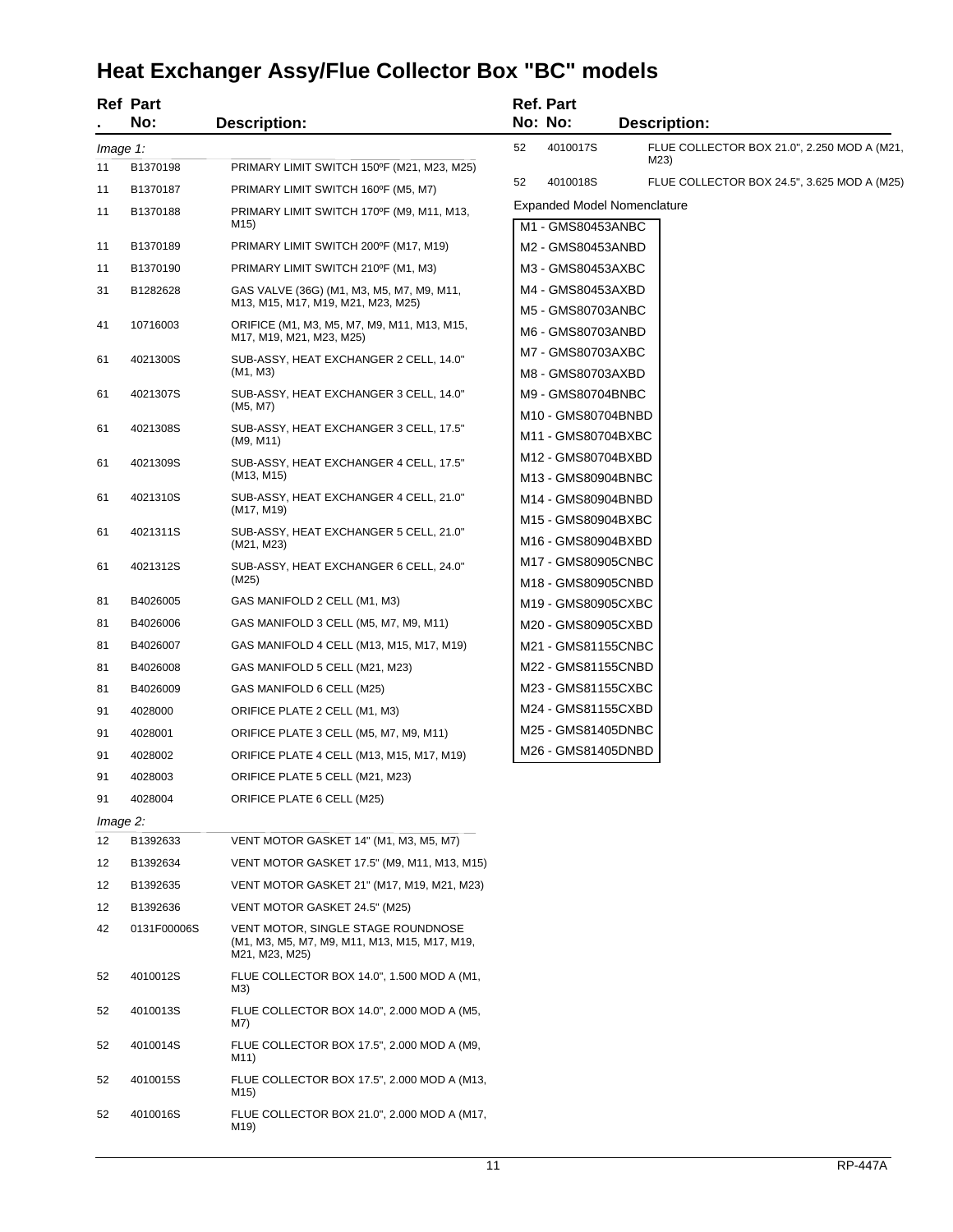## **Heat Exchanger Assy/Flue Collector Box "BD" models**



Image 2

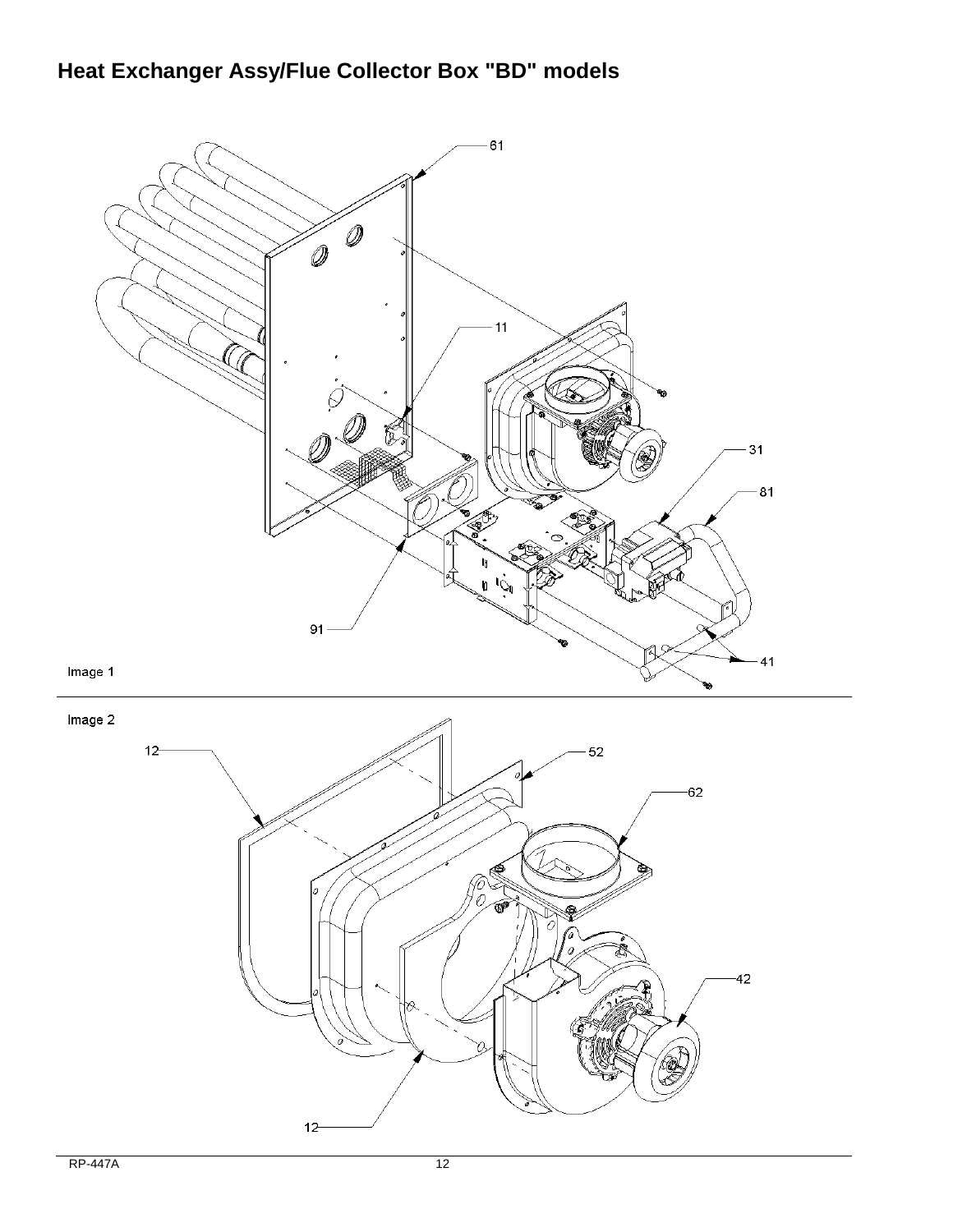# **Heat Exchanger Assy/Flue Collector Box "BD" models**

|             | <b>Ref Part</b> |                                                                                |    | Ref. Part                                |      |                                             |
|-------------|-----------------|--------------------------------------------------------------------------------|----|------------------------------------------|------|---------------------------------------------|
|             | No:             | <b>Description:</b>                                                            |    | No: No:                                  |      | <b>Description:</b>                         |
| Image 1:    |                 |                                                                                | 52 | 4010017S                                 |      | FLUE COLLECTOR BOX 21.0", 2.250 MOD A (M22, |
| 11          | B1370198        | PRIMARY LIMIT SWITCH 150°F (M14, M22, M24,<br>M26)                             | 52 | 4010018S                                 | M24) | FLUE COLLECTOR BOX 24.5", 3.625 MOD A (M26) |
| 11          | B1370187        | PRIMARY LIMIT SWITCH 160°F (M6, M8)                                            | 62 | 4053501S                                 |      | CHIMNEY ASSEMBLY (M2, M4, M6, M8, M10, M12, |
| 11          | B1370188        | PRIMARY LIMIT SWITCH 170°F (M10, M12, M16)                                     |    |                                          |      | M14, M16, M18, M20, M22, M24, M26)          |
| 11          | B1370189        | PRIMARY LIMIT SWITCH 200°F (M18, M19, M20)                                     |    | <b>Expanded Model Nomenclature</b>       |      |                                             |
| 11          | B1370190        | PRIMARY LIMIT SWITCH 210°F (M2, M4)                                            |    | M1 - GMS80453ANBC                        |      |                                             |
| 31          | B1282628        | GAS VALVE (36G) (M2, M4, M6, M8, M10, M12,                                     |    | M2 - GMS80453ANBD                        |      |                                             |
|             |                 | M14, M16, M18, M20, M22, M24, M26)                                             |    | M3 - GMS80453AXBC                        |      |                                             |
| 41          | 10716003        | ORIFICE (M2, M4, M6, M8, M10, M12, M14, M16,<br>M18, M20, M22, M24, M26)       |    | M4 - GMS80453AXBD<br>M5 - GMS80703ANBC   |      |                                             |
| 61          | 4021300S        | SUB-ASSY, HEAT EXCHANGER 2 CELL, 14.0"<br>(M2, M4)                             |    | M6 - GMS80703ANBD                        |      |                                             |
| 61          | 4021307S        | SUB-ASSY, HEAT EXCHANGER 3 CELL, 14.0"<br>(M6, M8)                             |    | M7 - GMS80703AXBC<br>M8 - GMS80703AXBD   |      |                                             |
| 61          | 4021308S        | SUB-ASSY, HEAT EXCHANGER 3 CELL, 17.5"<br>(M <sub>10</sub> , M <sub>12</sub> ) |    | M9 - GMS80704BNBC                        |      |                                             |
| 61          | 4021309S        | SUB-ASSY, HEAT EXCHANGER 4 CELL, 17.5"                                         |    | M10 - GMS80704BNBD                       |      |                                             |
|             |                 | (M14, M16)                                                                     |    | M11 - GMS80704BXBC                       |      |                                             |
| 61          | 4021310S        | SUB-ASSY, HEAT EXCHANGER 4 CELL, 21.0"                                         |    | M12 - GMS80704BXBD                       |      |                                             |
|             |                 | (M18, M20)                                                                     |    | M13 - GMS80904BNBC                       |      |                                             |
| 61          | 4021311S        | SUB-ASSY, HEAT EXCHANGER 5 CELL, 21.0"<br>(M22, M24)                           |    | M14 - GMS80904BNBD                       |      |                                             |
| 61          | 4021312S        | SUB-ASSY, HEAT EXCHANGER 6 CELL, 24.0"                                         |    | M15 - GMS80904BXBC                       |      |                                             |
|             |                 | (M26)                                                                          |    | M16 - GMS80904BXBD                       |      |                                             |
| 81          | B4026005        | GAS MANIFOLD 2 CELL (M2, M4)                                                   |    | M17 - GMS80905CNBC                       |      |                                             |
| 81          | B4026006        | GAS MANIFOLD 3 CELL (M6, M8, M10, M12)                                         |    | M18 - GMS80905CNBD                       |      |                                             |
| 81          | B4026007        | GAS MANIFOLD 4 CELL (M14, M16, M18, M20)                                       |    | M19 - GMS80905CXBC                       |      |                                             |
| 81          | B4026008        | GAS MANIFOLD 5 CELL (M22, M24)                                                 |    | M20 - GMS80905CXBD                       |      |                                             |
| 81          | B4026009        | GAS MANIFOLD 6 CELL (M26)                                                      |    | M21 - GMS81155CNBC                       |      |                                             |
| 91          | 4028000         | ORIFICE PLATE 2 CELL (M2, M4)                                                  |    | M22 - GMS81155CNBD                       |      |                                             |
| 91          | 4028001         | ORIFICE PLATE 3 CELL (M6, M8, M10, M12)                                        |    | M23 - GMS81155CXBC                       |      |                                             |
| 91          | 4028002         | ORIFICE PLATE 4 CELL (M14, M16, M18, M20)                                      |    | M24 - GMS81155CXBD<br>M25 - GMS81405DNBC |      |                                             |
| 91          | 4028003         | ORIFICE PLATE 5 CELL (M22, M24)                                                |    | M26 - GMS81405DNBD                       |      |                                             |
| 91          | 4028004         | ORIFICE PLATE 6 CELL (M26)                                                     |    |                                          |      |                                             |
| $Image 2$ : |                 |                                                                                |    |                                          |      |                                             |
| 12          | B1392633        | VENT MOTOR GASKET 14" (M2, M4, M6, M8)                                         |    |                                          |      |                                             |
| 12          | B1392634        | VENT MOTOR GASKET 17.5" (M10, M12, M14,<br>M16)                                |    |                                          |      |                                             |
| 12          | B1392635        | VENT MOTOR GASKET 21" (M18, M20, M22, M24)                                     |    |                                          |      |                                             |
| 12          | B1392636        | VENT MOTOR GASKET 24.5" (M26)                                                  |    |                                          |      |                                             |
| 42          | 0131M00002S     | VENT MOTOR (M2, M4, M6, M8, M10, M12, M14,<br>M16, M18, M20, M22, M24, M26)    |    |                                          |      |                                             |
| 52          | 4010012S        | FLUE COLLECTOR BOX 14.0", 1.500 MOD A (M2,<br>M4)                              |    |                                          |      |                                             |
| 52          | 4010013S        | FLUE COLLECTOR BOX 14.0", 2.000 MOD A (M6,<br>M8)                              |    |                                          |      |                                             |
| 52          | 4010014S        | FLUE COLLECTOR BOX 17.5", 2.000 MOD A (M10,<br>M12)                            |    |                                          |      |                                             |
| 52          | 4010015S        | FLUE COLLECTOR BOX 17.5", 2.000 MOD A (M14,<br>M16)                            |    |                                          |      |                                             |
| 52          | 4010016S        | FLUE COLLECTOR BOX 21.0", 2.000 MOD A (M18,<br>M20)                            |    |                                          |      |                                             |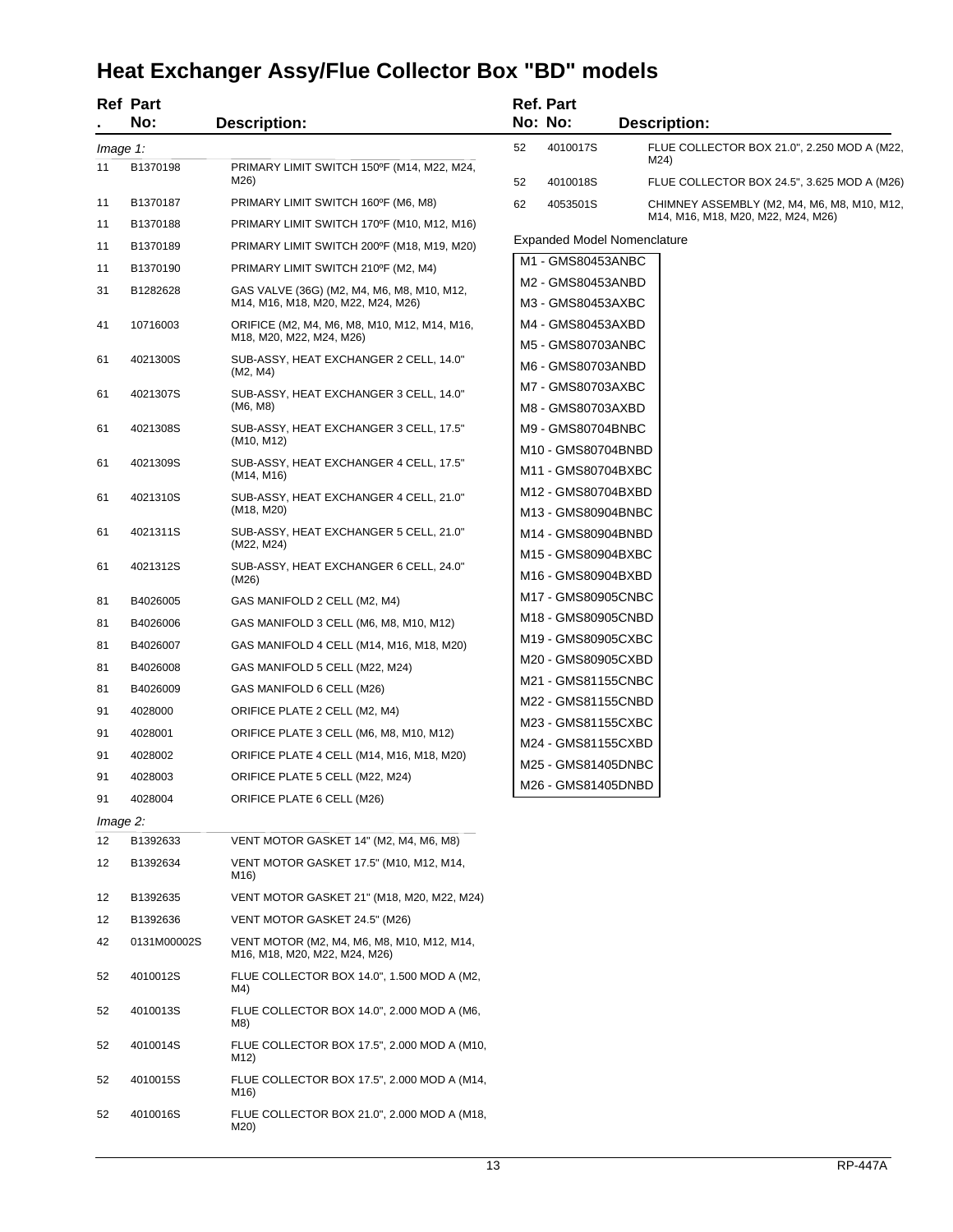